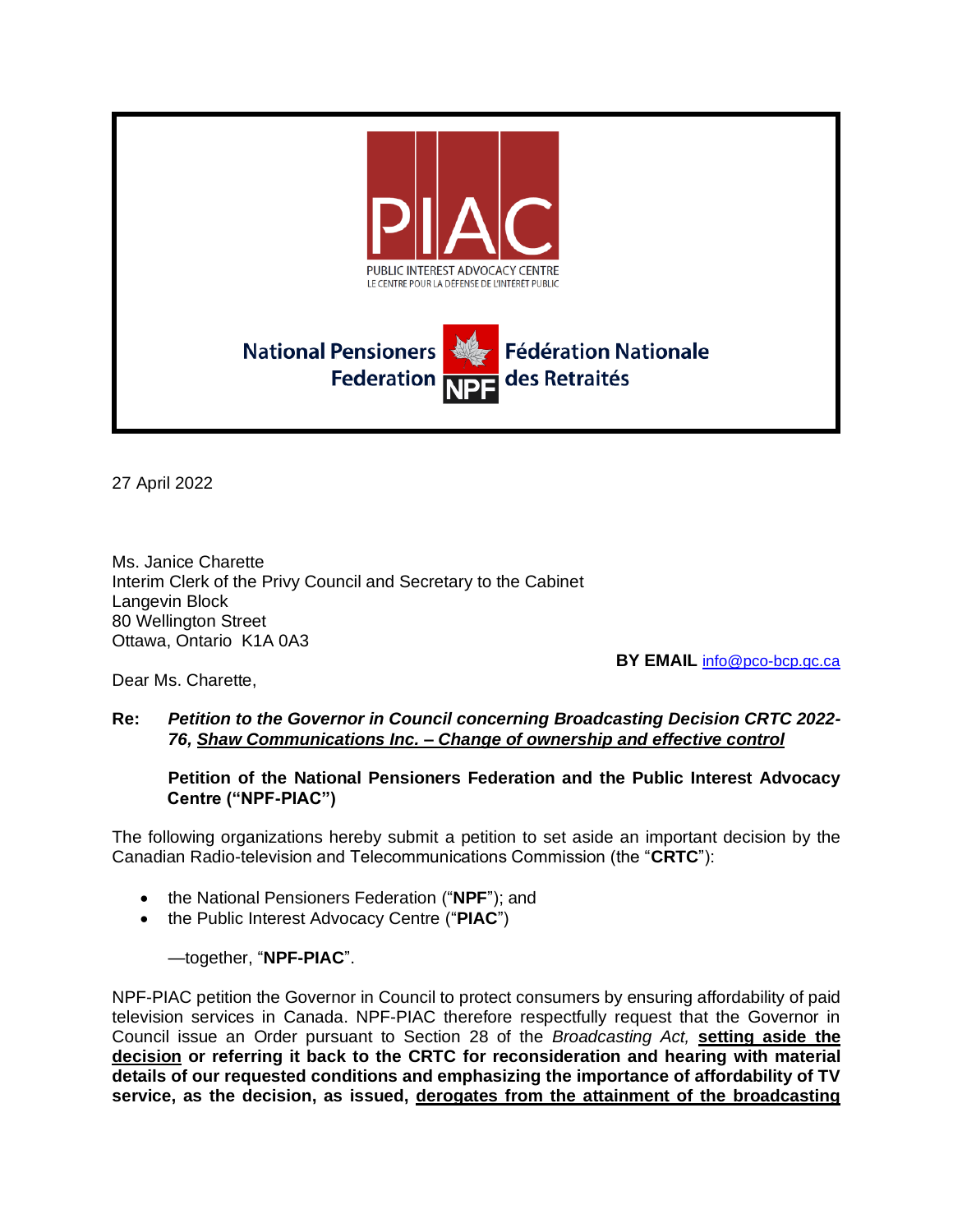NPF-PIAC - Petition to the Governor in Council pursuant to Section 28 of the Broadcasting Act Re: Broadcasting Decision CRTC 2022-76, Shaw Communications Inc. – Change of ownership and effective control

**policy objectives in subsection 3(1) of the** *Broadcasting Act***, in particular, subs. 3(1)(t)(ii) regarding efficient delivery of programming at affordable rates.**

ALL OF WHICH is respectfully submitted this 27<sup>th</sup> day of April, 2022.

*[original signed]*

*[original signed]*

John Lawford, Barrister & Solicitor Counsel for PIAC 613-562-4002 x 125

Trish McAuliffe, President National Pensioners Federation

cc: Claude Doucet, Secretary General, Canadian Radio-television and Telecommunications Commission (CRTC) (by email: [claude.doucet@crtc.gc.ca\)](mailto:claude.doucet@crtc.gc.ca) Ted Woodhead, Senior Vice-President, Rogers Communications Inc. (Rogers) (by email: [regulatory@rci.rogers.com](mailto:regulatory@rci.rogers.com))

**Enclosures** 

- 1. NPF-PIAC Petition (this document below the letter)
- 2. App A Environics PIAC Telecomm Merger Tables ST Sept 8-21.xlsx
- 3. App B Environics Phone Survey Charts for Shaw Customers\_12 Apr 2022.xlsx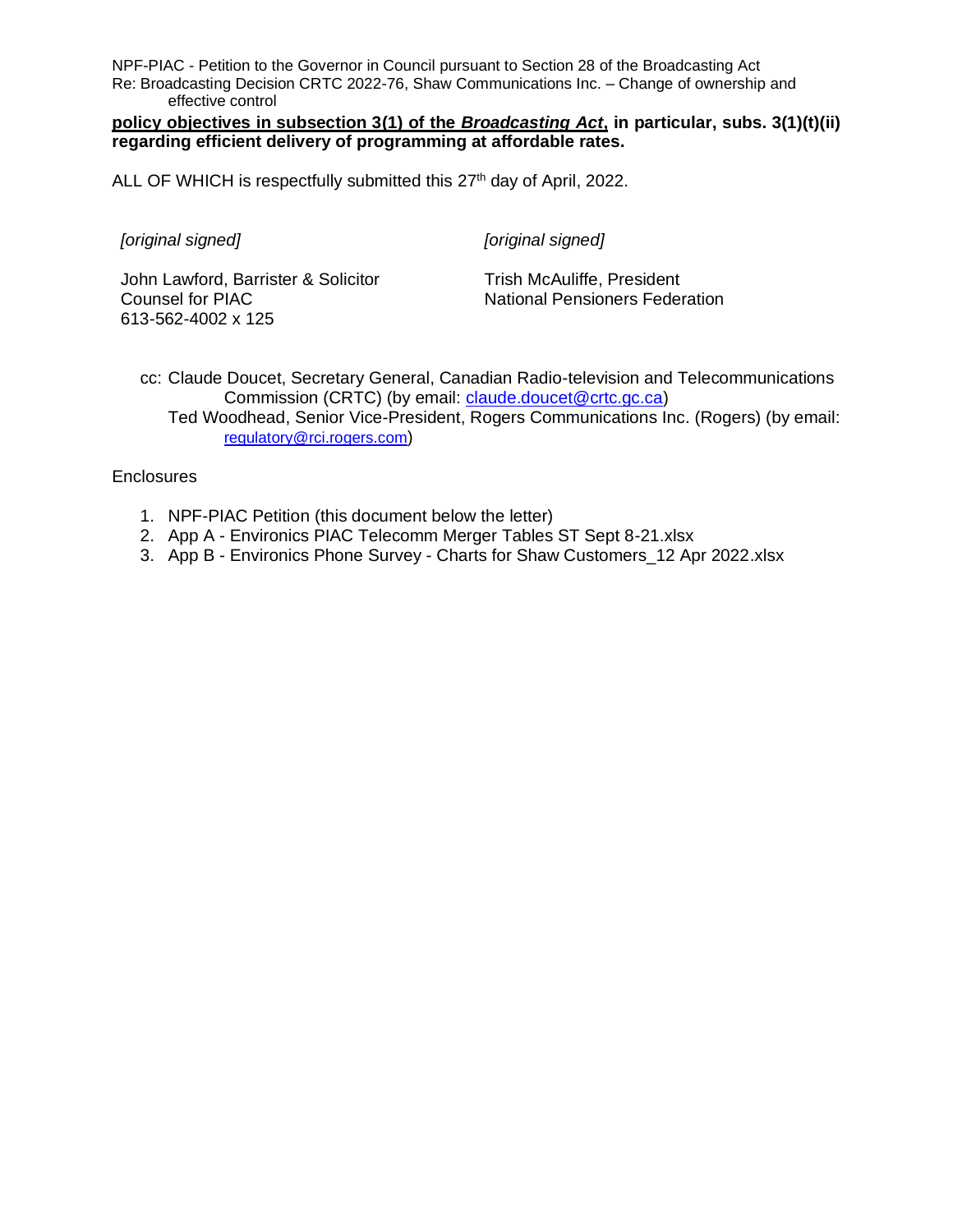# *Petition to the Governor in Council pursuant to Section 28 of the Broadcasting Act Re: Broadcasting Decision CRTC 2022-76, Shaw Communications Inc. – Change of ownership and effective control*

**Petition of the National Pensioners Federation and the Public Interest Advocacy Centre**



27 April 2022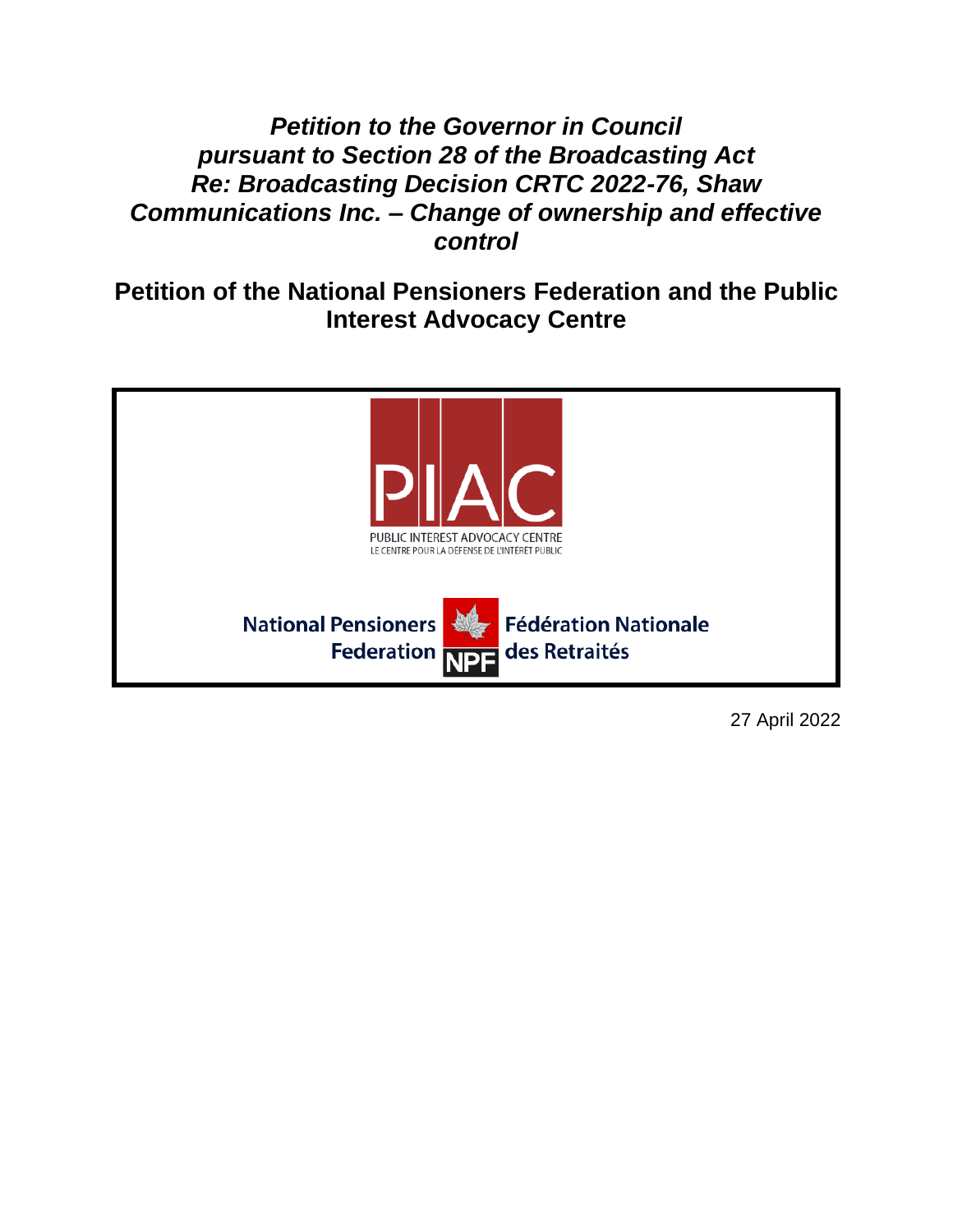# **Table of Contents**

| Forced IPTV Migration Means Significant Price Increases to Consumers 2<br>TV-only Commitment is Inadequate - Constitutes a Detriment, not a Benefit4 |  |
|------------------------------------------------------------------------------------------------------------------------------------------------------|--|
|                                                                                                                                                      |  |
| If CRTC Cannot or Will not Rely Upon Legislation to Protect Consumers, then                                                                          |  |
|                                                                                                                                                      |  |
|                                                                                                                                                      |  |
|                                                                                                                                                      |  |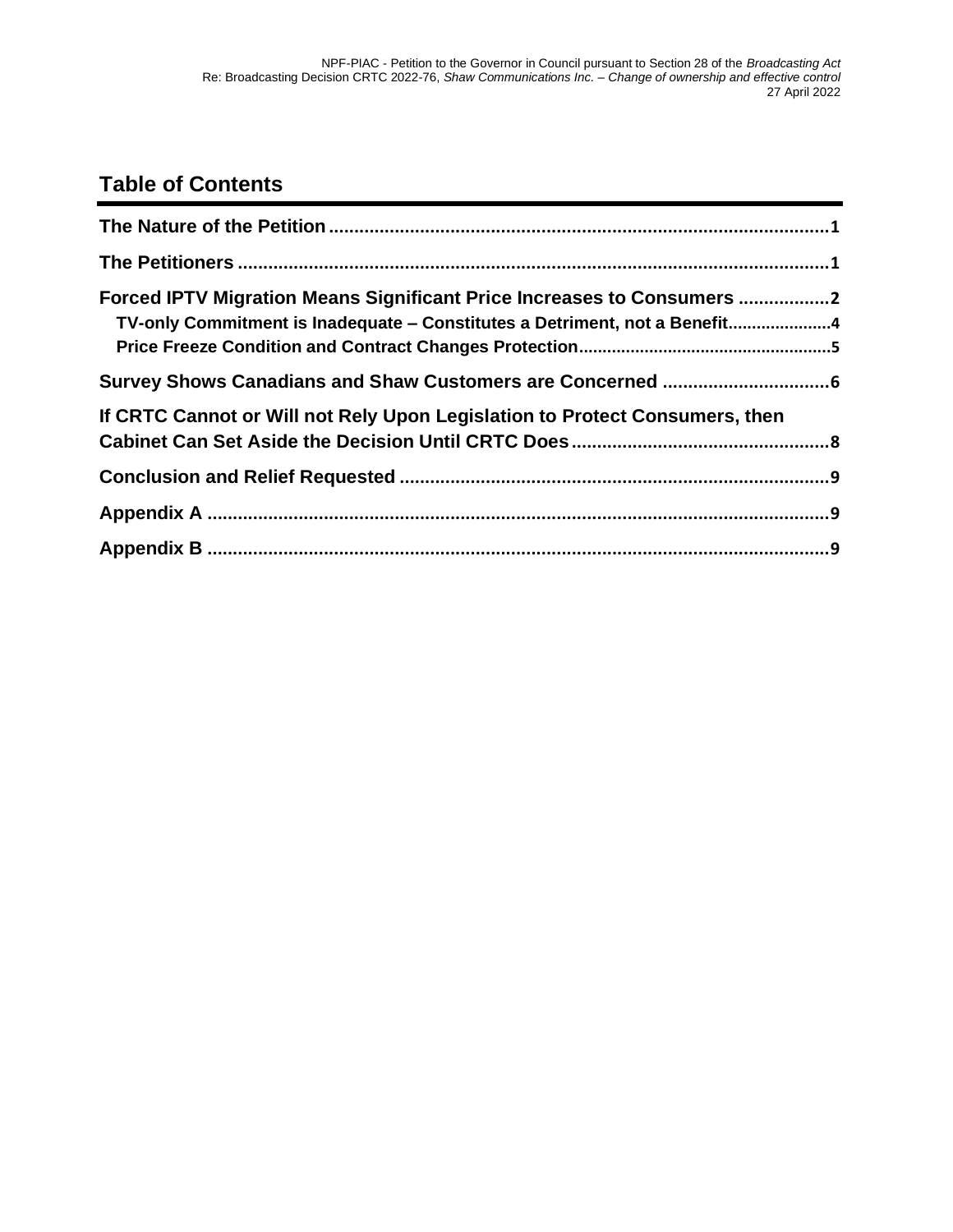# <span id="page-4-0"></span>**The Nature of the Petition**

- 1. The National Pensioners Federation and the Public Interest Advocacy Centre ("**NPF-PIAC**") file this Petition to the Governor in Council **to set aside, or refer back for reconsideration and hearing,** the decision of the Canadian Radio-television and Telecommunications Commission (the "**CRTC**" or the "**Commission**") in Broadcasting Decision CRTC 2022-76, *Shaw Communications Inc. – Change of ownership and effective control* (24 March 2022) (hereafter "**BD CRTC 2022-76**" or "**Rogers-Shaw Decision**").
- 2. NPF-PIAC specifically request that the Governor in Council issue an Order pursuant to Section 28 of the *Broadcasting Act,* **setting aside the decision or referring it back to the CRTC for reconsideration and hearing and set out the details, for consideration, as material to the reconsideration, of our proposed consumer protection conditions and our concerns as to the importance of consumer affordability of TV services to all consumers.**
- 3. NPF-PIAC contend that the Rogers-Shaw decision **derogates from the attainment of the broadcasting policy objectives in subsection 3(1) of the** *Broadcasting Act*, in particular, subs. 3(1)(t)(ii) regarding efficient delivery of programming at affordable rates.
- 4. This Petition concerns an Application made by Rogers Communications Inc. (Rogers) on behalf of Shaw Communications Inc. (Shaw) to the CRTC for authority to transfer the effective control of the broadcasting undertakings licensed to Shaw or its subsidiaries to Rogers or its subsidiaries. These broadcasting undertakings include broadcasting distribution undertakings (BDUs), providing cable TV service ("cable TV" and satellite TV service (satellite TV), and, to a much smaller extent, Internet protocol-based TV service (IPTV).
- 5. The Commission approved the Application, subject to several conditions of approval.<sup>1</sup>

## <span id="page-4-1"></span>**The Petitioners**

- 6. The National Pensioners Federation ("**NPF**")<sup>2</sup> is a democratic, non-partisan, non-sectarian organization which was established in 1945 and incorporated May 1st 1954. We are composed of 350 seniors chapters, clubs, groups, organizations and individual supporters across Canada with a collective membership of 1,000,000 Canadian seniors and retired workers. Our mission is to stimulate public interest in the welfare of aging Canadians. Our goal is to help seniors and retirees have a life of dignity, independence and financial security.
- 7. The Public Interest Advocacy Centre ("**PIAC**")<sup>3</sup> is a non-profit organization and registered charity that provides legal and research services on behalf of consumer interests, and in

<sup>1</sup> See Broadcasting Decision CRTC 2022-76, *Shaw Communications Inc. – Change of ownership and effective control* (24 March 2022); online:<https://crtc.gc.ca/eng/archive/2022/2022-76.htm>

<sup>&</sup>lt;sup>2</sup> Online:<http://www.nationalpensionersfederation.ca/>

<sup>3</sup> Online: [https://www.piac.ca](https://www.piac.ca/)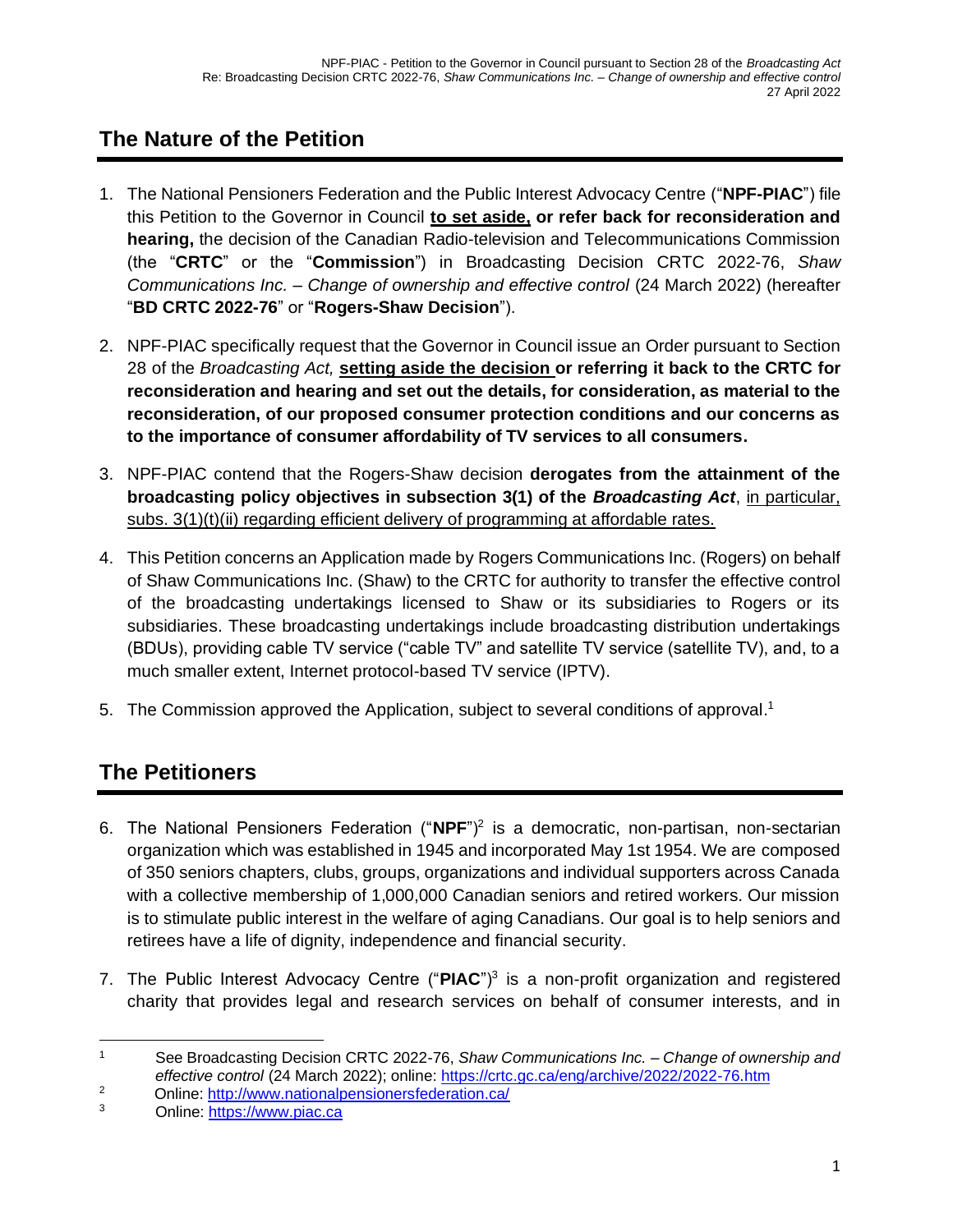particular, vulnerable consumer interests concerning the provision of important public services. PIAC has pursued this work for over 40 years.

8. NPF-PIAC participated actively in all public stages of the CRTC's consideration of the Application. We filed original evidence and argument on behalf of consumers, and in particular, vulnerable consumers, including a public opinion survey on several aspects of the proposed merger. Our survey evidence is attached to this Petition as Appendix A (App A - Environics PIAC Telecomm Merger Tables ST Sept 8-21.xlsx). An alternate presentation of this evidence, provided only in this Petition, and focusing on Shaw customers, is attached to this Petition as Appendix B (App B - Environics Phone Survey - Charts for Shaw Customers\_12 Apr 2022.xlsx).

## <span id="page-5-0"></span>**Forced IPTV Migration Means Significant Price Increases to Consumers**

- 9. The CRTC's Rogers-Shaw decision exposes approximately one million Shaw customers to significant price increases for delivery of essentially the same service – paid TV service, formally designated as "broadcasting distribution" under the *Broadcasting Act*.
- 10. This will happen due to the Rogers-Shaw decision because the CRTC has not placed sufficient importance on affordability of broadcasting distribution services as a policy goal, which is enumerated in subs. 3(1)(t)(ii) of the *Broadcasting Act*.
- 11. This policy objective, which is 'discretionary' in that it is phrased in a "should" not "shall" manner, nonetheless is crystal clear as to its goal: affordable TV services for Canadians, which now are overwhelmingly delivered to consumers by BDUs as a paid service (that is, no longer "free over the air").
- 12. The Rogers-Shaw decision allows Rogers to move customers who wish to have a comparable selection of programming (channels) from "cable TV", "satellite TV" or "TV-only" services to "IPTV"-delivered services; that is, from cable (or satellite) -delivered service to internet protocoldelivered services, with no real financial safeguards for consumers.
- 13. Rogers clearly stated to the Commission in its Application, and in submissions in the proceeding, its firm intention to "accelerate" the push to transition most of Shaw's cable TV-only and satellite TV customers to IPTV. 4
- 14. The result of the movement from cable- (or satellite-) delivered service to IPTV service is that customers will be billed for the underlying Internet service just to obtain the same or similar TV services that the customer previously accessed without taking Internet access service.
- 15. This means consumers will be charged more for TV service and will be required to obtain Internet service to receive their TV signals. It is, in essence, a 'forced march' to IPTV.

<sup>4</sup> Rogers, Application, Supplementary Brief, at para. 28. Online: <https://services.crtc.gc.ca/pub/DocWebBroker/OpenDocument.aspx?AppNo=202102284>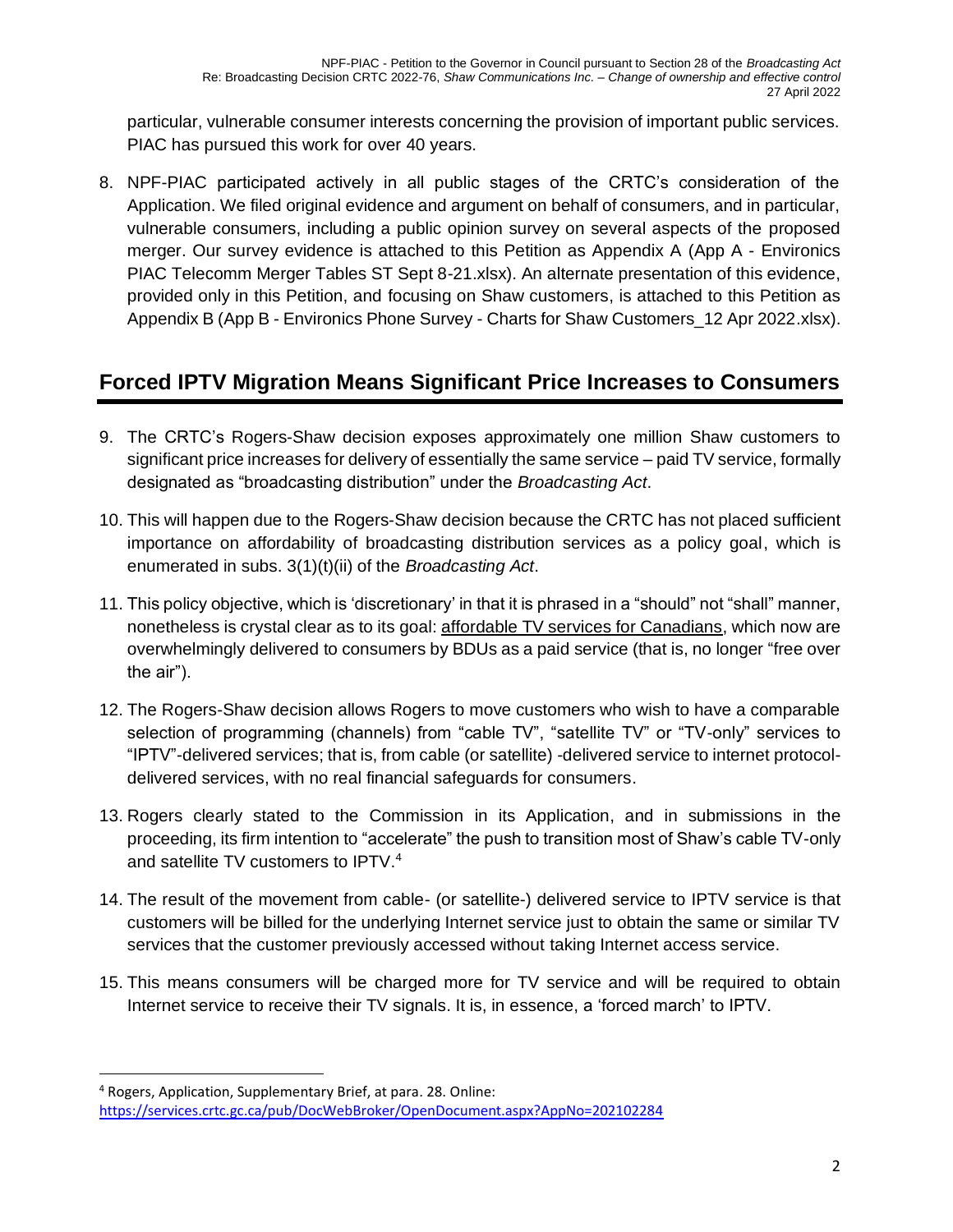- 16. The Commission had evidence from NPF-PIAC on the record of the proceeding as to the likely increase in the cost of TV service to all Shaw customers as a result of this change of service (estimated at an additional \$50 per month additional per "cable" or "satellite" Shaw TV subscriber) and an estimate of the number of affected Shaw customers (likely, approximately 450,000 'cable TV' and approximately 650,000 'satellite TV' subscribers).<sup>5</sup>
- 17. Rogers did not deny or correct our premise of a significant price increase of approximately \$50 per month to add Internet service costs to transition these TV customers to IPTV, nor our estimates of the likely numbers of affected customers, either in their written replies, in the oral hearing, or in their final written reply.
- 18. Instead, Rogers stood on a promise to make available some form of "TV-only" option and to remain in compliance with 'CRTC Best Practices'.<sup>6</sup> However, Rogers did not commit to offering a comparable, similarly priced TV-only option to what most Shaw (cable and satellite) TV customers presently enjoy at similar prices.
- 19. The TV-only option was left vaguely undescribed by Rogers during the proceeding,<sup>7</sup> but it appeared to be based on what follows. NPF-PIAC posited in the hearing that it would be the \$25 a month "small basic" mandated TV package required by the Commission in Broadcasting Regulatory Policy CRTC 2015-96, $8$  at para. 26, or, a very similar low channel-count offering based on those offered in Rogers' charitable "Connected for Success" TV-add-on offerings.<sup>9</sup>
- 20. The result of the removal of 'cable TV' and 'satellite TV' options means permanent and major price increases effectively to nearly all former Shaw TV customers.
- 21. The Rogers-Shaw decision does nothing to counter this permanent and major price hike an evident detriment to these 1 million or more consumers – aside from a non-enforceable 'expectation' of the Commission, and an equally unenforceable 'confirmation' by Rogers, that Shaw TV customers' current contracts will be 'honoured' until their termination date (that is, there will be no immediate, unilateral change of delivery method or terms like pricing until the end of each individual contract). After each contract 'ends' (or customers are persuaded to enter a new one early) Rogers can require migration to IPTV and with it, a major price rise.
- 22. The Commission accepted Rogers' 'commitment' that it would "continue offering television-only packages" and that that commitment (which is unenforceable) addressed the Commission's "concerns regarding pricing increases for low-income households and seniors."<sup>10</sup>

<https://services.crtc.gc.ca/pub/DocWebBroker/OpenDocument.aspx?DMID=4094793>

<sup>5</sup> NPF-PIAC, Intervention, 13 September 2021, at paras. 45-55. Online:

<sup>6</sup> See, for example, Rogers' Reply, 23 September 2021, at para. 121; online:

<https://services.crtc.gc.ca/pub/DocWebBroker/OpenDocument.aspx?DMID=4098842> and Rogers' Final Reply, at para. 9 ; online:<https://services.crtc.gc.ca/pub/DocWebBroker/OpenDocument.aspx?DMID=4132891>

<sup>&</sup>lt;sup>7</sup> See, Transcript, Day 1, para. 256; paras. 979-996; line 1092; and paras. 1108-1114. Online: [https://crtc.gc.ca/eng/transcripts/2021/tb11\\_22.htm](https://crtc.gc.ca/eng/transcripts/2021/tb11_22.htm)

<sup>8</sup> Online:<https://crtc.gc.ca/eng/archive/2015/2015-96.htm>

<sup>9</sup> See, Transcript, Day 3, para. 3571. Online: [https://crtc.gc.ca/eng/transcripts/2021/tb11\\_24.htm](https://crtc.gc.ca/eng/transcripts/2021/tb11_24.htm)

<sup>10</sup> BD CRTC 2022-76, at para. 20.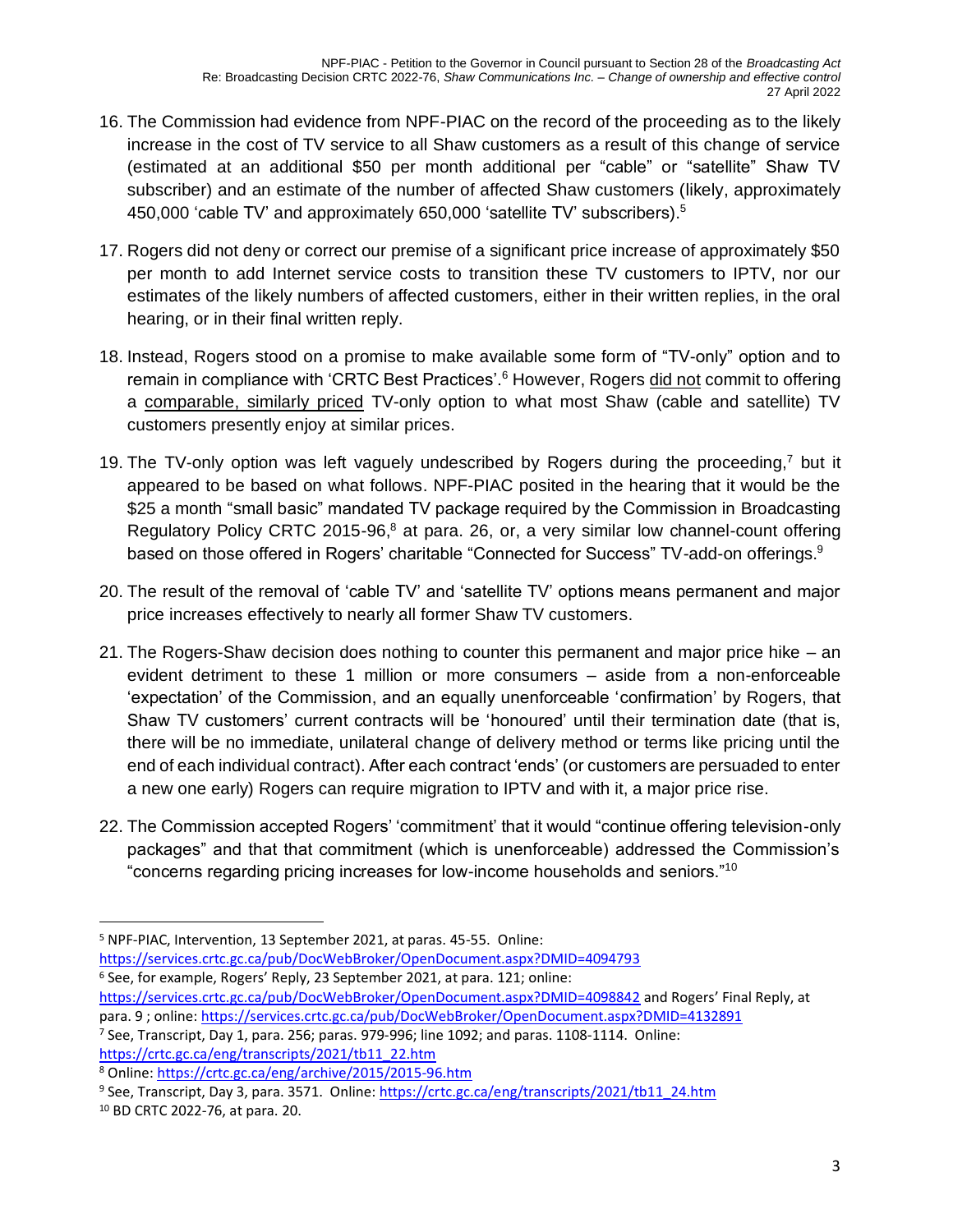- 23. NPF-PIAC note that in making this determination, the CRTC ignored the bulk of Shaw's present TV customers, who are not necessarily low-income or seniors. The CRTC appears to have considered that subs.  $3(1)(t)(ii)$  provides for affordable BDU services only for low-income Canadians or seniors, or that only these groups would find the sudden price jump occasioned by this transition to IPTV to be 'unaffordable'. This is both a legal and factual error.
- 24. The affordability policy goal subsection of the *Broadcasting Act* reads:
	- 3 (1) It is hereby declared as the broadcasting policy for Canada that […]
		- (t) distribution undertakings

(ii) should provide efficient delivery of programming at affordable rates, using the most effective technologies available at reasonable cost,

25. This section is not limited to groups that the CRTC has determined it will consider in its deliberations; it applies to all BDU consumers. We submit that in considering only low-income Canadians and seniors, and them only to a very limited extent by issuing only expectations and not conditions, the CRTC has derogated from the achievement of the objectives of the broadcasting policy of Canada, in particular, subs. 3(1)(t)(ii), in not achieving affordability of BDU services for all Canadians and in particular, all former Shaw TV customers.

### <span id="page-7-0"></span>*TV-only Commitment is Inadequate – Constitutes a Detriment, not a Benefit*

- 26. NPF-PIAC provided evidence that the likely form of such "TV-only packaging" would be highly undesirable to current average subscribers and that limited channel offerings, in a "starter" or similarly named package, would not to be a substitute for current TV packaging that most present Shaw "cable-TV" and "satellite TV" subscribers enjoy.
- 27. Instead, Rogers' future "TV-only" IPTV offering will be an undesirable, limited channel package, available as the sole "TV-only" substitute to all former Shaw "cable-TV" and "satellite TV" subscribers, regardless of their previous channel selection. We submit that this will be a deliberate Rogers strategy to encourage these subscribers to upgrade to IPTV (which, as noted, will cost up to \$50 more per month).
- 28. The Commission claimed in its opening "Summary" to the Rogers-Shaw decision that:

"Canadians as consumers will benefit from this transaction."

- 29. We disagree. The Commission's claim that "the transaction benefits Canadians and the Canadian broadcasting system" is refuted by the price increase for over a million former Shaw customers. That price rise is an unequivocal detriment to them that is not outweighed by any other supposed benefits of the transaction.
- 30. The Rogers-Shaw decision on the 'benefit' of the transaction to customers is contrary to the evidence of permanent and major increased pricing for essentially the same service, derogates from the broadcasting distribution (TV) affordability policy goal in subs. 3(1)(t)(ii) of the *Act*.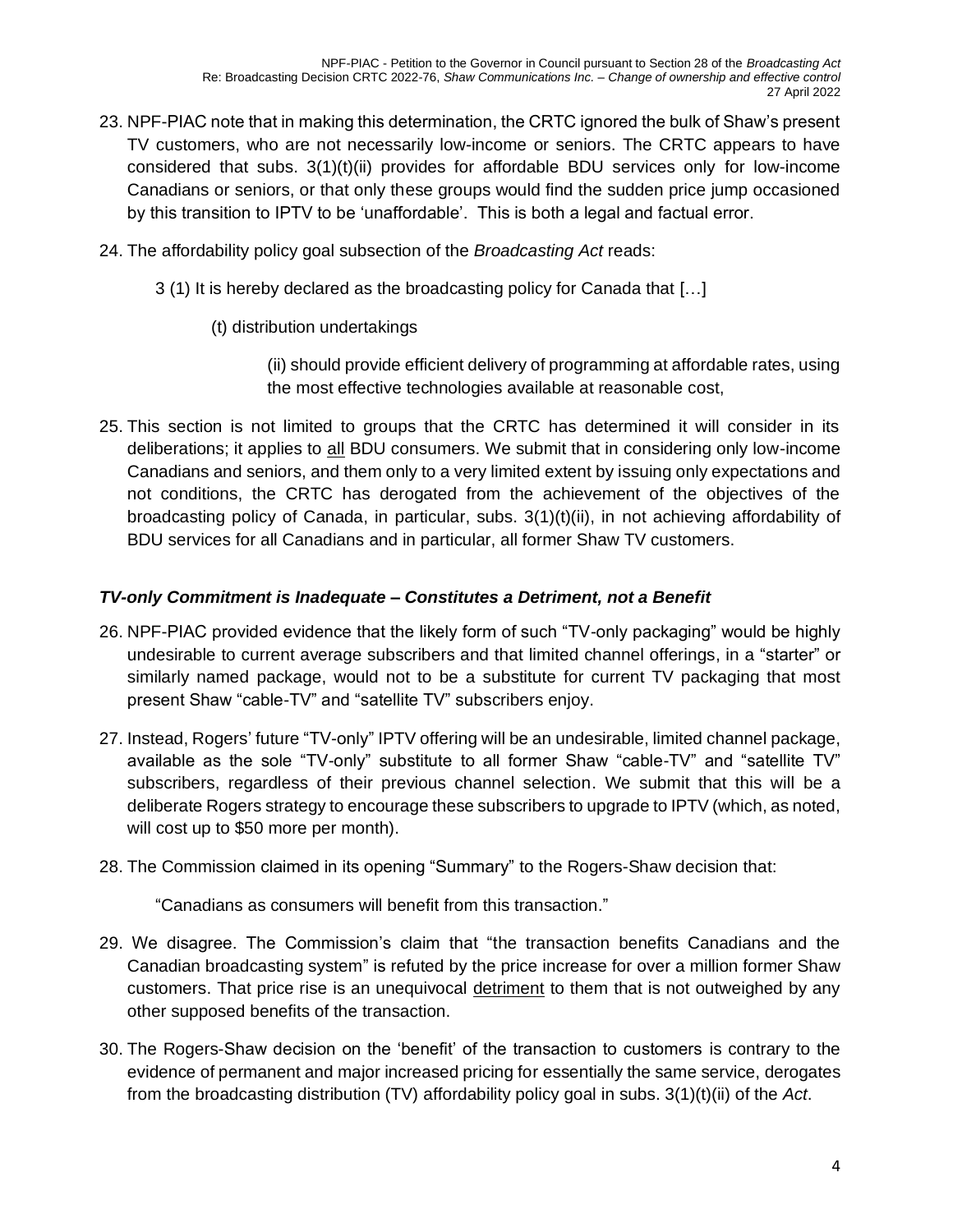- 31. We go further and invite the government to send a signal, via the setting aside of this decision, that this government has made a commitment to control Canadians' communications expenses, **including TV services**, during a pandemic and worldwide challenge to our economic circumstances that requires Canadians to be properly informed, via the Canadian broadcasting system. Making TV service more expensive without other benefit to consumers works against that system and encourages Canadians to leave it, not to support it.
- 32. Due to the threat of these negative price effects upon all consumers, not merely low-income Canadians and seniors, NPF-PIAC submit that this decision should be set aside.

### <span id="page-8-0"></span>*Price Freeze Condition and Contract Changes Protection*

- 33. Should the Governor in Council not be persuaded to set aside the decision, but wishes to refer it back for reconsideration, NPF-PIAC note that in the proceeding, we requested that the Commission protect consumers by imposing "a condition of approval to protect consumers' BDU affordability under subsection 3(1)(t)(ii) of the *Broadcasting Act* with a three-year price freeze on former Shaw customers' TV packages during their [transition] to IPTV" and therefore would request that Cabinet note this proposed condition as material to a CRTC reconsideration.
- 34. Three year price protection was offered by Rogers to all of Shaw's former (Freedom/Shaw) brands' wireless customers in its announcement of the deal.<sup>11</sup> The condition we sought was to treat Shaw TV customers with the same concern (for affordability of communications services prices) and fairness as with Shaw wireless customers.
- 35. NPF-PIAC also raised in the hearing the spectre of aggressive and confusing sales practices to lead otherwise unwilling or confused customers who want to maintain their level of TV service (in terms of channel offerings) to transition to IPTV despite a likely large price increase. We noted that this would be particularly devastating to seniors,<sup>12</sup> who are disproportionately targeted with such tactics, as determined by the CRTC in its previous "Report on Misleading or Aggressive Communications Retail Sales Practices".<sup>13</sup>
- 36. Therefore to protect all consumers during this three year period, we also request that Cabinet note as material to reconsideration a right of rescission within 90 days for all former Shaw customers who move or are moved to Rogers' IPTV, on the assumption that many will not be

 $11$  See, Rogers "Rogers and Shaw to come together in \$26 billion transaction, creating new jobs and investment in Western Canada and accelerating Canada's 5G rollout", online: [https://about.rogers.com/news-ideas/rogers-and](https://about.rogers.com/news-ideas/rogers-and-shaw-to-come-together-in-26-billion-transaction-creating-new-jobs-and-investment-in-western-canada-and-accelerating-canadas-5g-rollout/)[shaw-to-come-together-in-26-billion-transaction-creating-new-jobs-and-investment-in-western-canada-and](https://about.rogers.com/news-ideas/rogers-and-shaw-to-come-together-in-26-billion-transaction-creating-new-jobs-and-investment-in-western-canada-and-accelerating-canadas-5g-rollout/)[accelerating-canadas-5g-rollout/](https://about.rogers.com/news-ideas/rogers-and-shaw-to-come-together-in-26-billion-transaction-creating-new-jobs-and-investment-in-western-canada-and-accelerating-canadas-5g-rollout/) : "The combined company is committed to continue offering affordable wireless plans, with no overage fees, that meet the budgets and needs of Canadians. As part of this commitment, Rogers will not increase wireless prices for Freedom Mobile customers for at least three years following the close of the transaction" [emphasis added].

<sup>&</sup>lt;sup>12</sup> See, Transcript, Day 3, paras. 3573-3576. Online: [https://crtc.gc.ca/eng/transcripts/2021/tb11\\_24.htm](https://crtc.gc.ca/eng/transcripts/2021/tb11_24.htm) <sup>13</sup> See, online: [https://crtc.gc.ca/pubs/2018\\_246-en.pdf](https://crtc.gc.ca/pubs/2018_246-en.pdf) especially at p. 11: "On the basis of the record, the CRTC finds that seniors are more vulnerable to misleading or aggressive sales practices."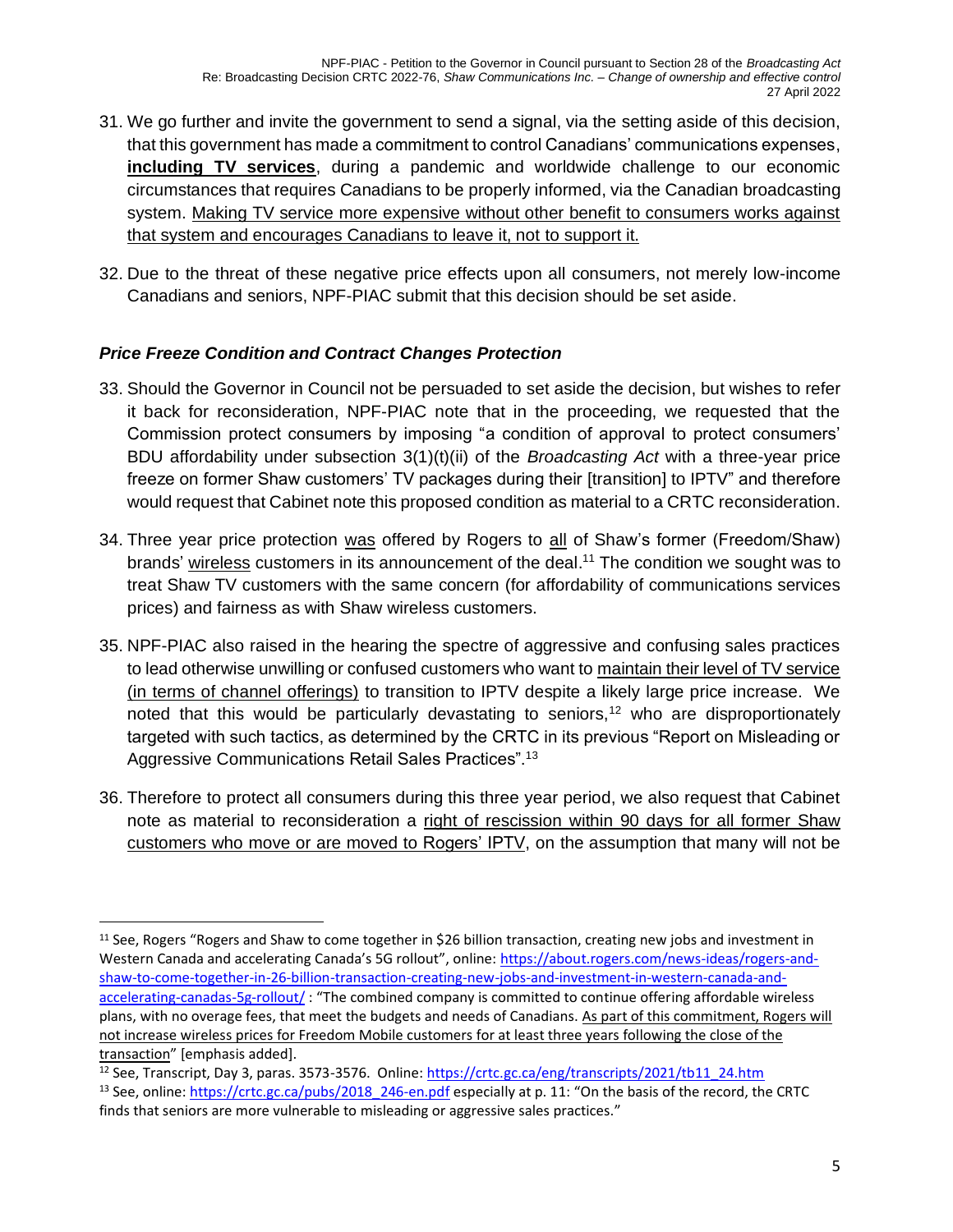adequately informed of the price increase attendant on transferring from cable-TV or satellite-TV packages to IPTV.

37. In addition, and in accordance with the CRTC's recent ruling on paper billing requirements in Telecom and Broadcasting Decision 2022-28,<sup>14</sup> we request a notation as material to any reconsideration, that all seniors, disabled persons, or those who do not otherwise subscribe to home internet from Shaw (Rogers) may be provided a paper confirmation of any contractual change leading to IPTV with clear indication of the right of rescission of the IPTV contract and return to cable- or satellite-TV service at no charge and including information on consumers' rights to contact the Commission for Complaints for Telecom-television Services (CCTS).

## <span id="page-9-0"></span>**Survey Shows Canadians and Shaw Customers are Concerned**

- 38. NPF-PIAC also placed on the record its statistically significant telephone survey of Canadians regarding various broadcasting and related internet service aspects of the proposed Rogers-Shaw merger. This survey is reproduced in Appendix A.
- 39. The survey showed a high disapproval of the transaction in general as reducing competition, raising prices and reducing consumer choice. These negative opinions were strongest amongst Canadians in the western Canada (where Shaw operates) and indeed, disproportionately negative for present Shaw customers. In short, Shaw customers are more concerned the deal will not be beneficial for them and that the benefits, if any, will flow to the merging companies, not consumers and viewers.
- 40. We have therefore appended a separate spreadsheet and chart isolating the answers of Shaw customers only to the survey in Appendix B.<sup>15</sup> It demonstrates approximately 10% additional disapproval of Shaw customers vis-à-vis all TV subscribers combined on the major concerns noted above. For example, concern with price rises is significantly higher for Shaw customers:

<sup>14</sup> See, online:<https://crtc.gc.ca/eng/archive/2022/2022-28.htm> at para. 142.

<sup>&</sup>lt;sup>15</sup> Although this data was not presented in this form to the CRTC in the hearing, NPF-PIAC did provide the CRTC the whole spreadsheet (cross-tabs) with the data which we have simply isolated here. In other words, it was open to the CRTC to examine the data from the viewpoint of Shaw customers versus other TV customers in the hearing.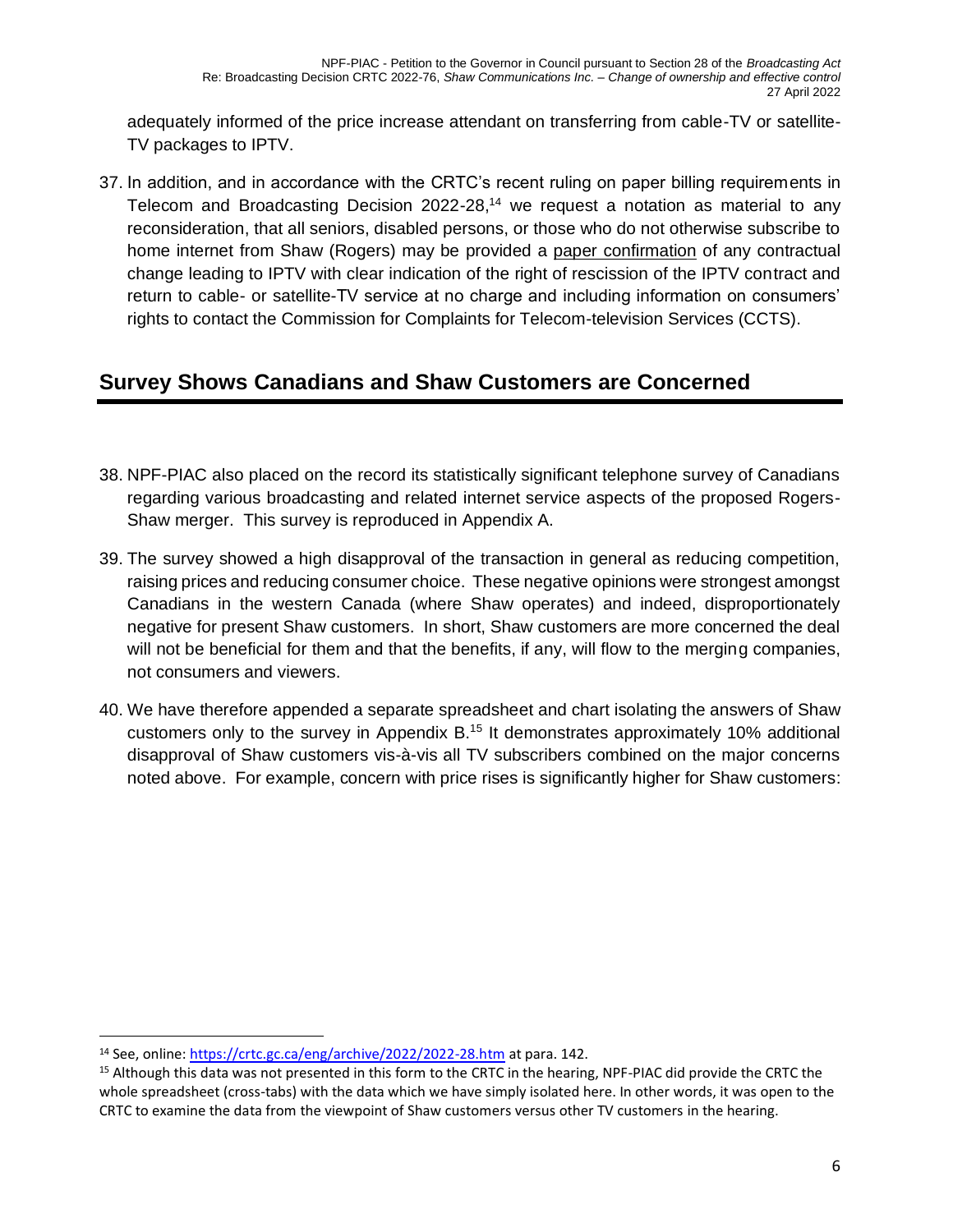



41. Shaw customers consistently expressed more concern about the deal than other Canadians. This reflects their direct exposure to TV price increases and related costs (Internet access).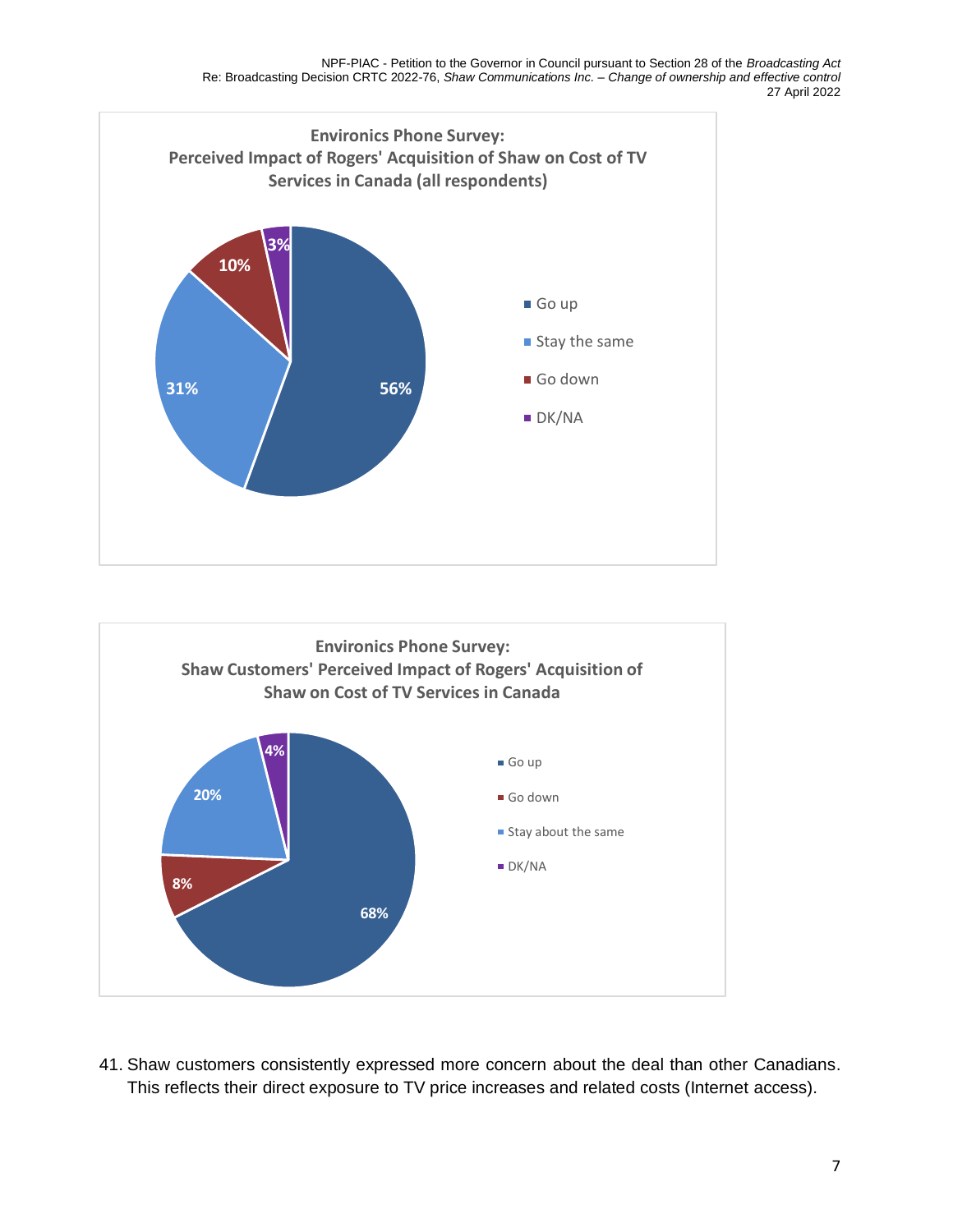## <span id="page-11-0"></span>**If CRTC Cannot or Will not Rely Upon Legislation to Protect Consumers, then Cabinet Can Set Aside the Decision Until CRTC Does**

- 42. The Commission did not impose conditions of approval related to its expectations for Rogers' pricing and other behaviours with respect to Shaw TV customers. Instead, the Commission, in relevant paragraphs 18-21 and as summarized in Appendix 2, page vi of the Rogers-Shaw decision, clearly only 'expects' Rogers to "inform Shaw customers that their contracts will be honoured and, 90 days before the end of their current contracts with Shaw, to inform them of what options will be available once their contracts end, including how they will be able to continue to receive the same or a similar level of service." (para. 20)
- 43. Such expectations are not legally enforceable. If Rogers does not abide by them, the Commission cannot directly sanction Rogers under its licensing regime. Instead, the Commission can at best remind Rogers of its voluntary commitments and the Commission's expectations and consider any divergence at Rogers' next BDU licensing hearing.
- 44. These expectations will not protect former Shaw TV customers from the likely price increases we foresee and that NPF-PIAC warned the Commission about, in an effort to protect these consumers from in accordance with subs. 3(1)(t)(ii) of the *Broadcasting Act*.
- 45. Even if Rogers abides fully with the Commission's expectations, we submit that these do not cover the price increases attendant on the transfer of these customers to IPTV service. The Commission's expectations only require Rogers to offer similar TV service, not similar prices, under IPTV, to the same channel packaging as Shaw's present cable-TV and satellite-TV customers enjoy.
- 46. The Commission's further expectation that Rogers will offer a 'TV-only' type IPTV product (without explicit subscription to Internet service and its concomitant billing) does not preclude Rogers from offering a very limited channel selection that is not comparable to the channel packaging that present TV-only Shaw customers enjoy. The Commission has not implemented any measures to protect consumers (especially seniors) from aggressive or confusing migration tactics even though Rogers' admitted in its Application and evidence its incentive and opportunity to 'accelerate' Shaw customers' migration to IPTV post-transaction.
- 47. Finally, should the Governor in Council consider that the Commission was nonetheless not required by the *Broadcasting Act*, as written, including subs. 3(1)(t)(ii), to ensure consumer affordability of TV services, especially in an IPTV environment, we urge Cabinet to nonetheless set aside or refer for reconsideration this decision as a clear signal to the CRTC and Parliament that going forward, the *Broadcasting Act* must be interpreted or amended to make consumer interests, and in particular, consumer affordability issues, a requirement.
- 48. Consumers now pay for nearly all broadcasting distribution (TV) services, no matter the BDU technology. Those considerable consumer costs, in an environment where the government is seeking to make the Canadian broadcasting system stronger despite Internet- and IP-based delivery methods and new, often foreign content challenges, should not be unreasonably borne